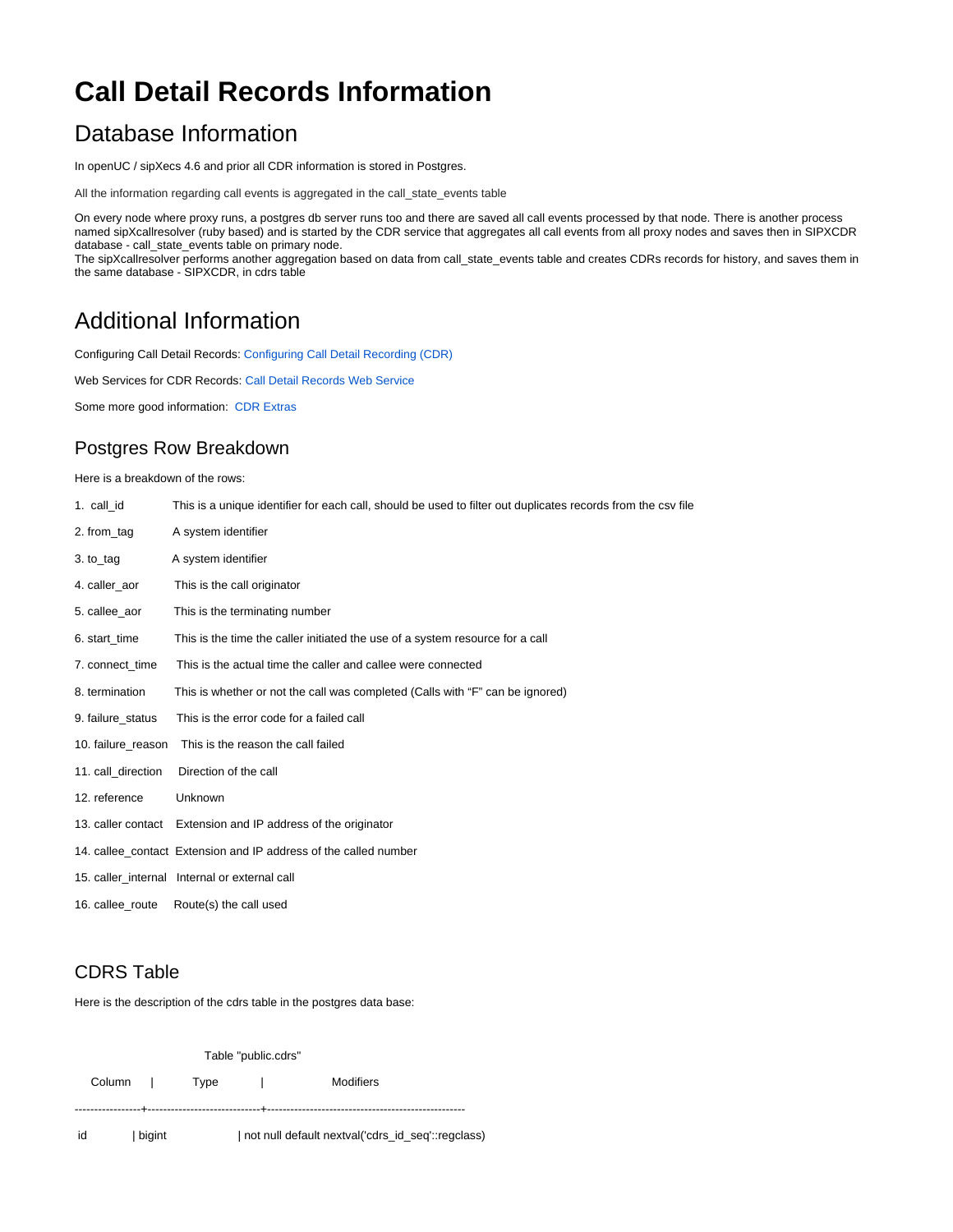| call_id                    | $ $ text                                   | not null |  |  |  |  |
|----------------------------|--------------------------------------------|----------|--|--|--|--|
| from_tag   text            |                                            | not null |  |  |  |  |
| $to$ $_{tag}$   text       |                                            | not null |  |  |  |  |
| caller_aor   text          |                                            | not null |  |  |  |  |
| callee_aor   text          |                                            | not null |  |  |  |  |
|                            | start_time   timestamp without time zone   |          |  |  |  |  |
|                            | connect_time   timestamp without time zone |          |  |  |  |  |
|                            | end_time   timestamp without time zone     |          |  |  |  |  |
|                            | termination   character(1)                 | I        |  |  |  |  |
|                            | failure_status   smallint                  | I        |  |  |  |  |
| I<br>failure_reason   text |                                            |          |  |  |  |  |
|                            | call direction   character(1)              | I        |  |  |  |  |
| reference   text           |                                            | I        |  |  |  |  |
| caller_contact   text      |                                            | I        |  |  |  |  |
| callee_contact   text      |                                            | I        |  |  |  |  |
|                            | caller internal   boolean                  |          |  |  |  |  |
| callee_route   text        |                                            |          |  |  |  |  |

### Example:

...

SIPXCDR=# select \* from view\_cdrs;

| id I | caller aor<br>termination   failure status                                                                                               | failure reason |                         | callee aor<br>call direction |     | start time                                                                                                                        |                 | connect time |  | end time                                 | duration |  |
|------|------------------------------------------------------------------------------------------------------------------------------------------|----------------|-------------------------|------------------------------|-----|-----------------------------------------------------------------------------------------------------------------------------------|-----------------|--------------|--|------------------------------------------|----------|--|
|      |                                                                                                                                          |                |                         |                              |     |                                                                                                                                   |                 |              |  |                                          |          |  |
|      | 1   "Test User" <sip:2949@sipx.sipfoundry.org><br/>22:23.356   2011-05-03 19:22:25.342   00:00:01.986   C</sip:2949@sipx.sipfoundry.org> |                |                         |                              |     | $\vert$ <sip:2900@sipx.sipfoundry.org;user=phone></sip:2900@sipx.sipfoundry.org;user=phone>                                       |                 |              |  | 2011-05-03 19:22:14.154   2011-05-03 19: |          |  |
|      | 32:56.515   2011-05-03 19:33:04.956   00:00:08.441   C                                                                                   |                |                         |                              |     | 2   "R SHEMEL CT 256" <sip:3900@ctaudcd1>   <sip:2900@10.10.10.1;user=phone></sip:2900@10.10.10.1;user=phone></sip:3900@ctaudcd1> |                 |              |  | 2011-05-03 19:32:43.78   2011-05-03 19:  |          |  |
|      | 3   "Test User" <sip:2949@sipx.sipfoundry.org></sip:2949@sipx.sipfoundry.org>                                                            |                | 2011-05-03 19:36:24.202 |                              | l F | <sip:919703106641@sipx.sipfoundry.org;user=phone></sip:919703106641@sipx.sipfoundry.org;user=phone>                               | 404   Not Found |              |  | 2011-05-03 19:36:24.123                  |          |  |
|      | "Test User" <sip:2949@sipx.sipfoundry.org></sip:2949@sipx.sipfoundry.org>                                                                |                | 2011-05-03 19:36:15.709 |                              | ١F  | <sip:93038347175@sipx.sipfoundry.org;user=phone></sip:93038347175@sipx.sipfoundry.org;user=phone>                                 | 404   Not Found |              |  | 2011-05-03 19:36:15.664                  |          |  |
|      | 5   "Test User" <sip:2949@sipx.sipfoundry.org></sip:2949@sipx.sipfoundry.org>                                                            |                | 2011-05-03 19:39:40.919 |                              | l F | <sip:919703106641@sipx.sipfoundry.org;user=phone>   2011-05-03 19:39:40.689</sip:919703106641@sipx.sipfoundry.org;user=phone>     | 403   Forbidden |              |  |                                          |          |  |

## Call State Events Table